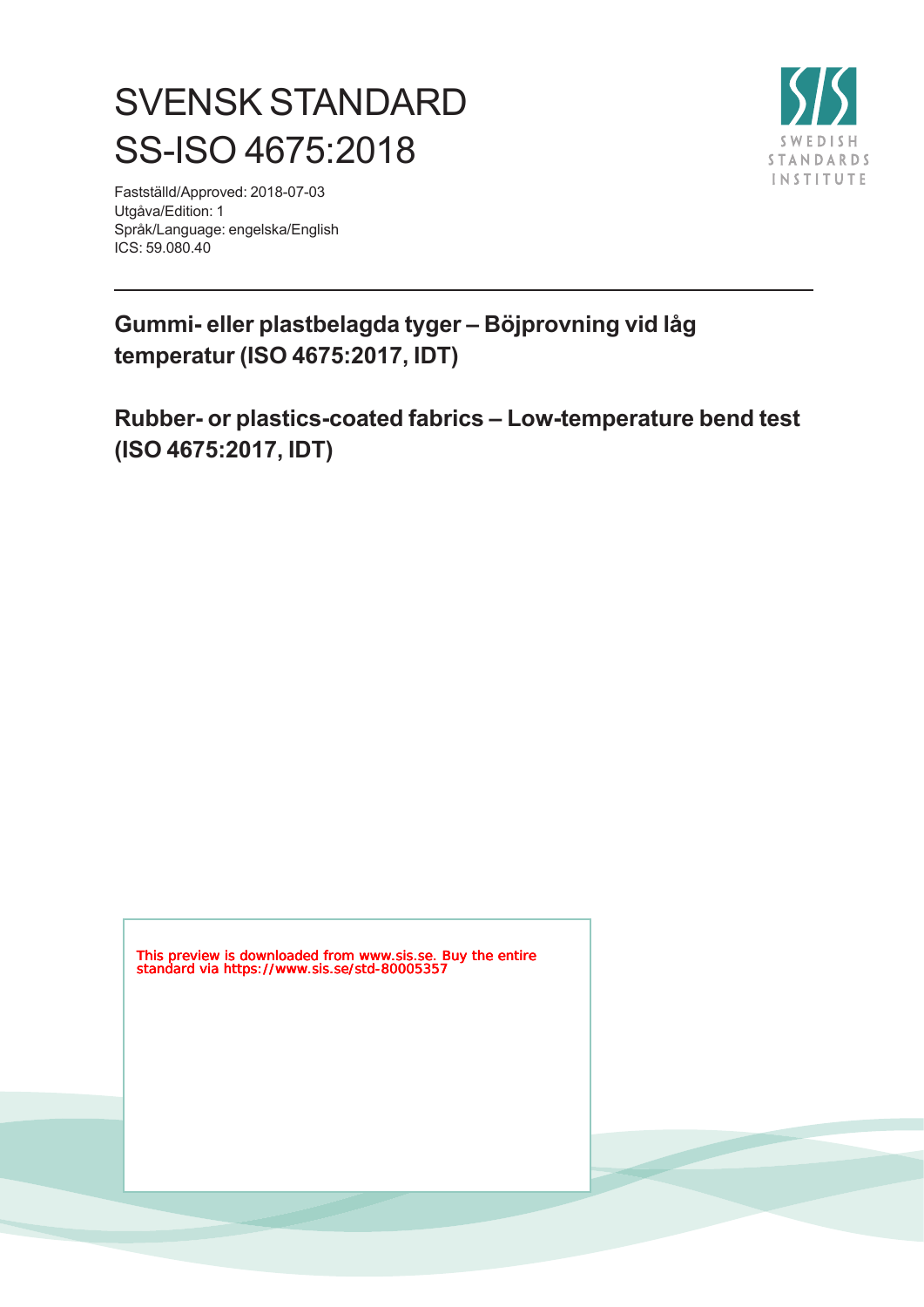## Standarder får världen att fungera

*SIS (Swedish Standards Institute) är en fristående ideell förening med medlemmar från både privat och offentlig sektor. Vi är en del av det europeiska och globala nätverk som utarbetar internationella standarder. Standarder är dokumenterad kunskap utvecklad av framstående aktörer inom industri, näringsliv och samhälle och befrämjar handel över gränser, bidrar till att processer och produkter blir säkrare samt effektiviserar din verksamhet.* 

#### **Delta och påverka**

Som medlem i SIS har du möjlighet att påverka framtida standarder inom ditt område på nationell, europeisk och global nivå. Du får samtidigt tillgång till tidig information om utvecklingen inom din bransch.

### **Ta del av det färdiga arbetet**

Vi erbjuder våra kunder allt som rör standarder och deras tillämpning. Hos oss kan du köpa alla publikationer du behöver – allt från enskilda standarder, tekniska rapporter och standardpaket till handböcker och onlinetjänster. Genom vår webbtjänst e-nav får du tillgång till ett lättnavigerat bibliotek där alla standarder som är aktuella för ditt företag finns tillgängliga. Standarder och handböcker är källor till kunskap. Vi säljer dem.

#### **Utveckla din kompetens och lyckas bättre i ditt arbete**

Hos SIS kan du gå öppna eller företagsinterna utbildningar kring innehåll och tillämpning av standarder. Genom vår närhet till den internationella utvecklingen och ISO får du rätt kunskap i rätt tid, direkt från källan. Med vår kunskap om standarders möjligheter hjälper vi våra kunder att skapa verklig nytta och lönsamhet i sina verksamheter.

**Vill du veta mer om SIS eller hur standarder kan effektivisera din verksamhet är du välkommen in på www.sis.se eller ta kontakt med oss på tel 08-555 523 00.**

## Standards make the world go round

*SIS (Swedish Standards Institute) is an independent non-profit organisation with members from both the private and public sectors. We are part of the European and global network that draws up international standards. Standards consist of documented knowledge developed by prominent actors within the industry, business world and society. They promote cross-border trade, they help to make processes and products safer and they streamline your organisation.*

#### **Take part and have influence**

As a member of SIS you will have the possibility to participate in standardization activities on national, European and global level. The membership in SIS will give you the opportunity to influence future standards and gain access to early stage information about developments within your field.

#### **Get to know the finished work**

We offer our customers everything in connection with standards and their application. You can purchase all the publications you need from us - everything from individual standards, technical reports and standard packages through to manuals and online services. Our web service e-nav gives you access to an easy-to-navigate library where all standards that are relevant to your company are available. Standards and manuals are sources of knowledge. We sell them.

#### **Increase understanding and improve perception**

With SIS you can undergo either shared or in-house training in the content and application of standards. Thanks to our proximity to international development and ISO you receive the right knowledge at the right time, direct from the source. With our knowledge about the potential of standards, we assist our customers in creating tangible benefit and profitability in their organisations.

**If you want to know more about SIS, or how standards can streamline your organisation, please visit www.sis.se or contact us on phone +46 (0)8-555 523 00**



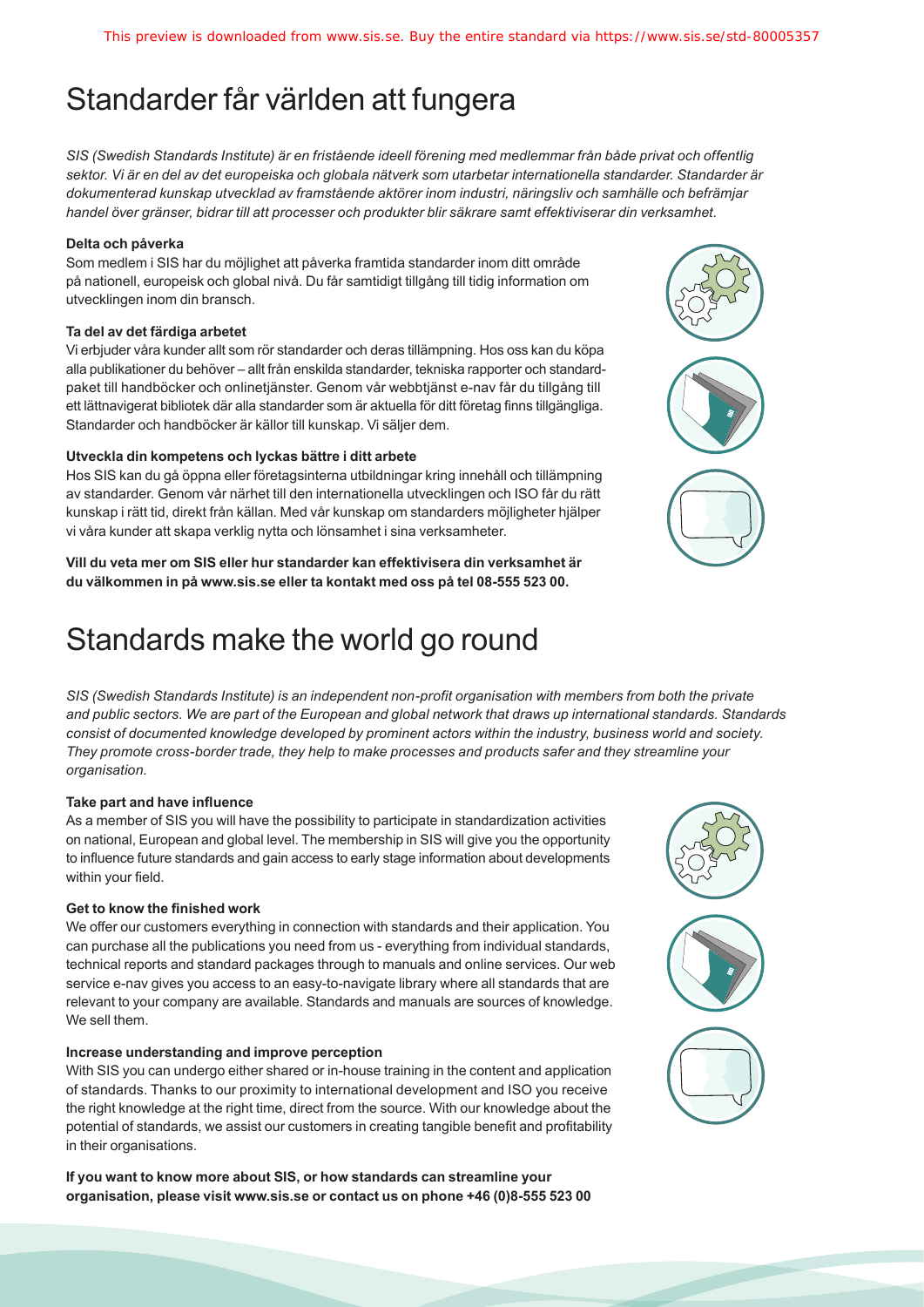Den internationella standarden ISO 4675:2017 gäller som svensk standard. Detta dokument innehåller den officiella engelska versionen av ISO 4675:2017.

The International Standard ISO 4675:2017 has the status of a Swedish Standard. This document contains the official English version of ISO 4675:2017.

© Copyright/Upphovsrätten till denna produkt tillhör SIS, Swedish Standards Institute, Stockholm, Sverige. Användningen av denna produkt regleras av slutanvändarlicensen som återfinns i denna produkt, se standardens sista sidor.

© Copyright SIS, Swedish Standards Institute, Stockholm, Sweden. All rights reserved. The use of this product is governed by the end-user licence for this product. You will find the licence in the end of this document.

*Upplysningar om sakinnehållet i standarden lämnas av SIS, Swedish Standards Institute, telefon 08-555 520 00. Standarder kan beställas hos SIS som även lämnar allmänna upplysningar om svensk och utländsk standard.*

*Information about the content of the standard is available from the Swedish Standards Institute (SIS), telephone +46 8 555 520 00. Standards may be ordered from SIS, who can also provide general information about Swedish and foreign standards.*

Denna standard är framtagen av kommittén för Gummi och gummiprodukter, SIS/TK 154.

Har du synpunkter på innehållet i den här standarden, vill du delta i ett kommande revideringsarbete eller vara med och ta fram andra standarder inom området? Gå in på www.sis.se - där hittar du mer information.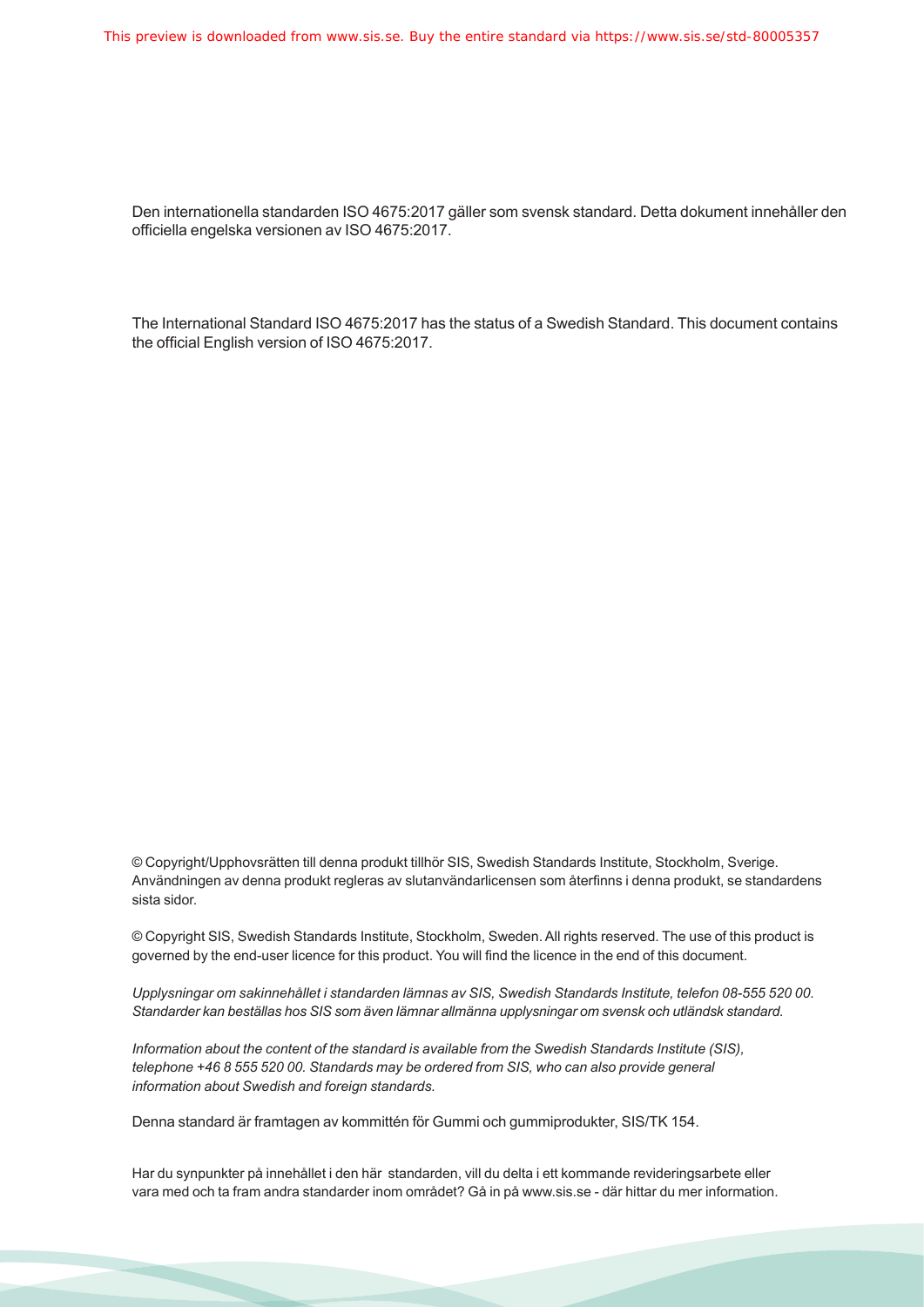## **Contents**

| 3                |                                                                                                                                                                                                                                                                                                                                                                                                          |  |
|------------------|----------------------------------------------------------------------------------------------------------------------------------------------------------------------------------------------------------------------------------------------------------------------------------------------------------------------------------------------------------------------------------------------------------|--|
| $\boldsymbol{4}$ | $\bf{Principle \, \, \ldots, \, \, \ldots, \, \, \ldots, \, \, \ldots, \, \, \ldots, \, \, \ldots, \, \, \ldots, \, \, \ldots, \, \, \ldots, \, \, \ldots, \, \, \ldots, \, \, \ldots, \, \, \ldots, \, \, \ldots, \, \, \ldots, \, \, \ldots, \, \, \ldots, \, \, \ldots, \, \, \ldots, \, \, \ldots, \, \, \ldots, \, \, \ldots, \, \, \ldots, \, \, \ldots, \, \, \ldots, \, \, \ldots, \, \, \ldots$ |  |
| 5                | ${\bf Approximation 1}$                                                                                                                                                                                                                                                                                                                                                                                  |  |
| 6                |                                                                                                                                                                                                                                                                                                                                                                                                          |  |
|                  |                                                                                                                                                                                                                                                                                                                                                                                                          |  |
| 8                |                                                                                                                                                                                                                                                                                                                                                                                                          |  |
| 9                |                                                                                                                                                                                                                                                                                                                                                                                                          |  |
| 10               |                                                                                                                                                                                                                                                                                                                                                                                                          |  |
| 11               |                                                                                                                                                                                                                                                                                                                                                                                                          |  |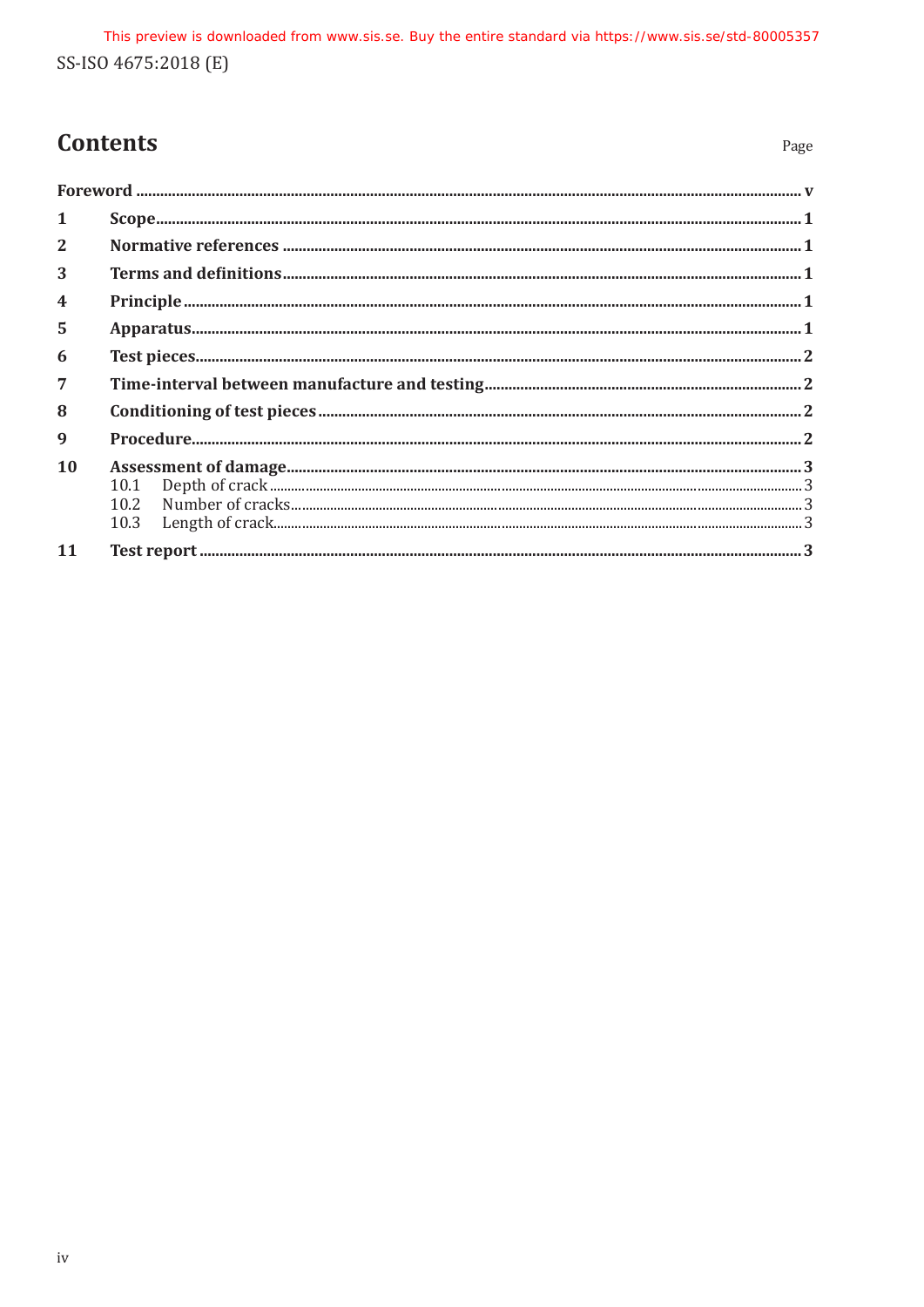## <span id="page-4-0"></span>**Foreword**

ISO (the International Organization for Standardization) is a worldwide federation of national standards bodies (ISO member bodies). The work of preparing International Standards is normally carried out through ISO technical committees. Each member body interested in a subject for which a technical committee has been established has the right to be represented on that committee. International organizations, governmental and non-governmental, in liaison with ISO, also take part in the work. ISO collaborates closely with the International Electrotechnical Commission (IEC) on all matters of electrotechnical standardization.

The procedures used to develop this document and those intended for its further maintenance are described in the ISO/IEC Directives, Part 1. In particular the different approval criteria needed for the different types of ISO documents should be noted. This document was drafted in accordance with the editorial rules of the ISO/IEC Directives, Part 2 (see [www.iso.org/directives\)](http://www.iso.org/directives).

Attention is drawn to the possibility that some of the elements of this document may be the subject of patent rights. ISO shall not be held responsible for identifying any or all such patent rights. Details of any patent rights identified during the development of the document will be in the Introduction and/or on the ISO list of patent declarations received (see [www.iso.org/patents](http://www.iso.org/patents)).

Any trade name used in this document is information given for the convenience of users and does not constitute an endorsement.

For an explanation on the voluntary nature of standards, the meaning of ISO specific terms and expressions related to conformity assessment, as well as information about ISO's adherence to the World Trade Organization (WTO) principles in the Technical Barriers to Trade (TBT) see the following URL: [www.iso.org/iso/foreword.html](http://www.iso.org/iso/foreword.html).

This document was prepared by Technical Committee ISO/TC 45, *Rubber and rubber products*, Subcommittee SC 4, *Products (other than hoses)*.

This third edition cancels and replaces the second edition (ISO 4675:1990), which has been technically revised.

The main changes compared to the previous edition are as follows:

- a WARNING has been inserted before the scope;
- [Clause](#page-6-2) 3 has been added;
- in Figure 2, the dimension of *H* has been corrected.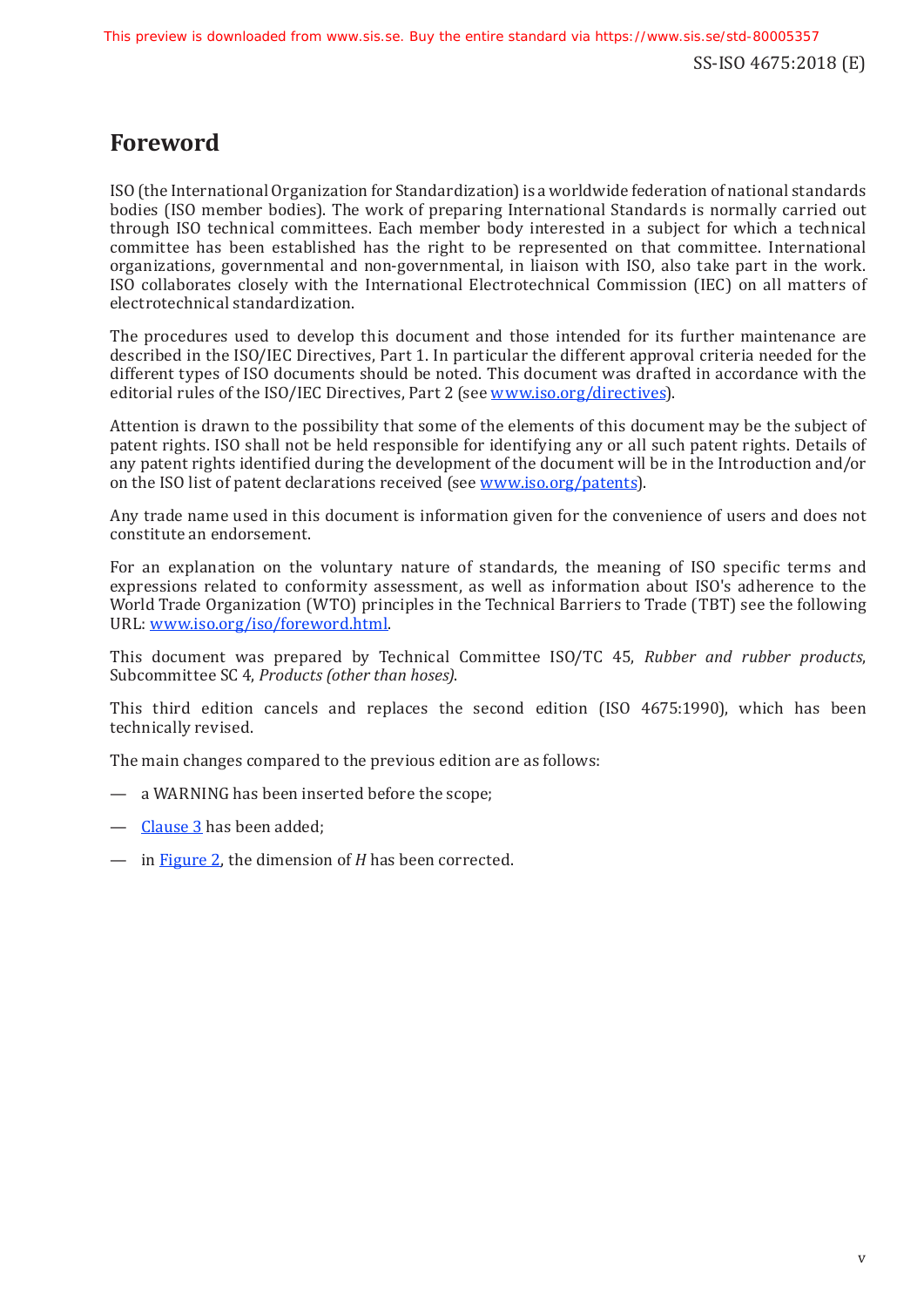This preview is downloaded from www.sis.se. Buy the entire standard via https://www.sis.se/std-80005357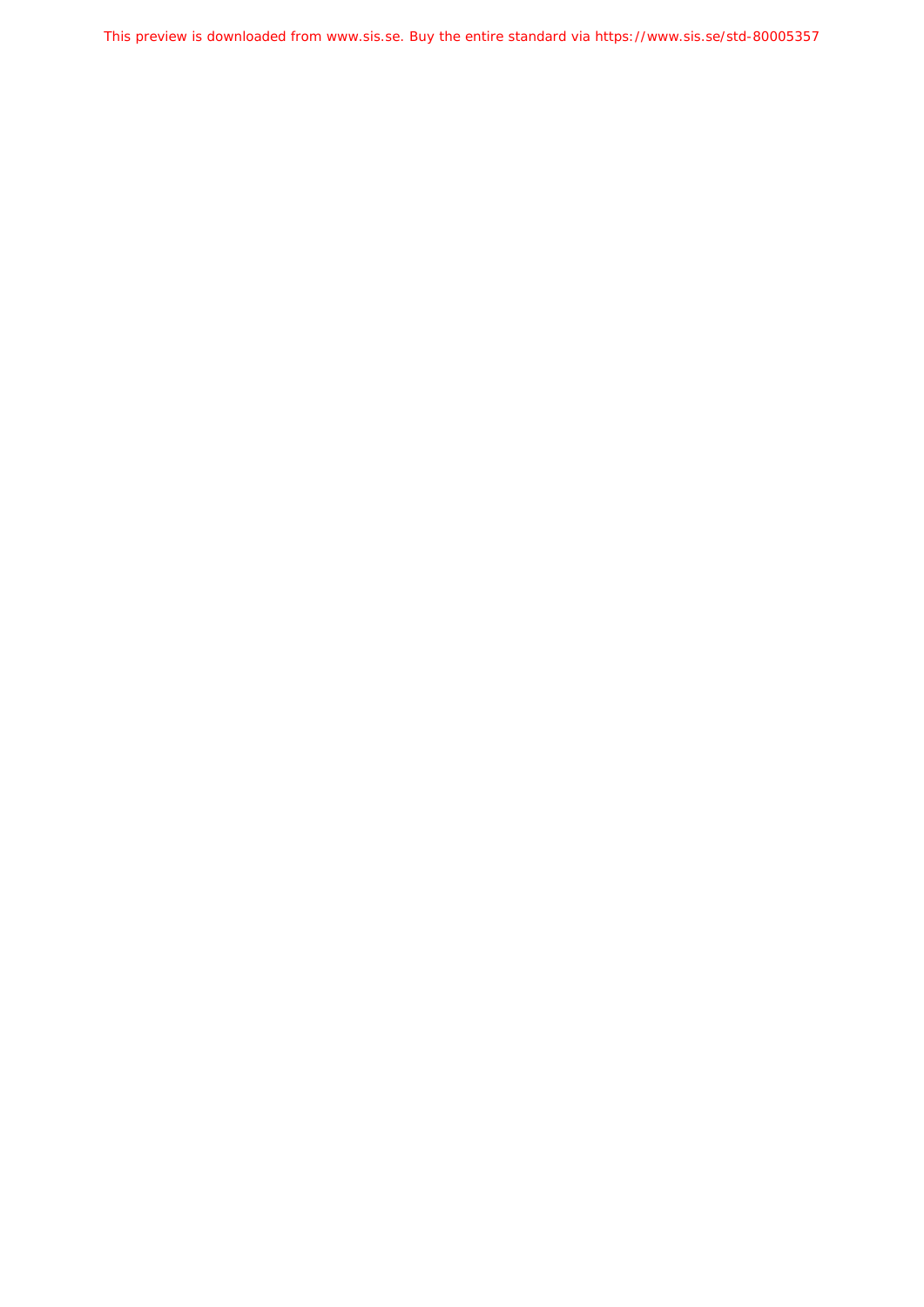## **Rubber- or plastics-coated fabrics — Lowtemperature bend test**

**WARNING — Persons using this document should be familiar with normal laboratory practice. This document does not purport to address all of the safety problems, if any, associated with its use. It is the responsibility of the user to establish appropriate safety and health practices and to ensure compliance with any national regulatory conditions.**

## <span id="page-6-0"></span>**1 Scope**

This document specifies a method for determining the ability of fabrics coated with rubber or plastics to resist the effect of low temperature when subjected to bending at specified temperatures after definite periods of exposure. This method is applicable to material with a thickness within the range 0,1 mm to 2,2 mm. For materials of greater thickness than this, modifications to the standard equipment apply (see [9.2](#page-7-4), third paragraph).

Because fabrics coated with rubber or plastics are used in different applications requiring low temperature flexing, no general relationship between this test and service performance can be given or implied.

## <span id="page-6-1"></span>**2 Normative references**

The following documents are referred to in the text in such a way that some or all of their content constitutes requirements of this document. For dated references, only the edition cited applies. For undated references, the latest edition of the referenced document (including any amendments) applies.

ISO 2231, *Rubber- or plastics-coated fabrics — Standard atmospheres for conditioning and testing*

ISO 2286-3, *Rubber- or plastics-coated fabrics — Determination of roll characteristics — Part 3: Method for determination of thickness*

### <span id="page-6-2"></span>**3 Terms and definitions**

No terms and definitions are listed in this document.

ISO and IEC maintain terminological databases for use in standardization at the following addresses:

- ISO Online browsing platform: available at <http://www.iso.org/obp>
- IEC Electropedia: available at<http://www.electropedia.org/>

### <span id="page-6-3"></span>**4 Principle**

Test pieces, after conditioning, are exposed to low temperature for a predetermined period. Subsequently, the chilled test piece is subjected to a bending test, followed by examination.

### <span id="page-6-4"></span>**5 Apparatus**

<span id="page-6-5"></span>**5.1 Cold chamber**, in which the test pieces are exposed to low temperature, sufficient in size to contain the bending fixture used for testing the test pieces and to permit the operation of the fixture to bend the test piece without removal from the chamber.

The cold chamber shall also have sufficient work space to permit the conditioning of test pieces as outlined in [Clause](#page-7-2) 8. It shall be capable of maintaining a uniform atmosphere of cold air or any other suitable gas at specified temperatures to within a tolerance of  $\pm 1$  °C.